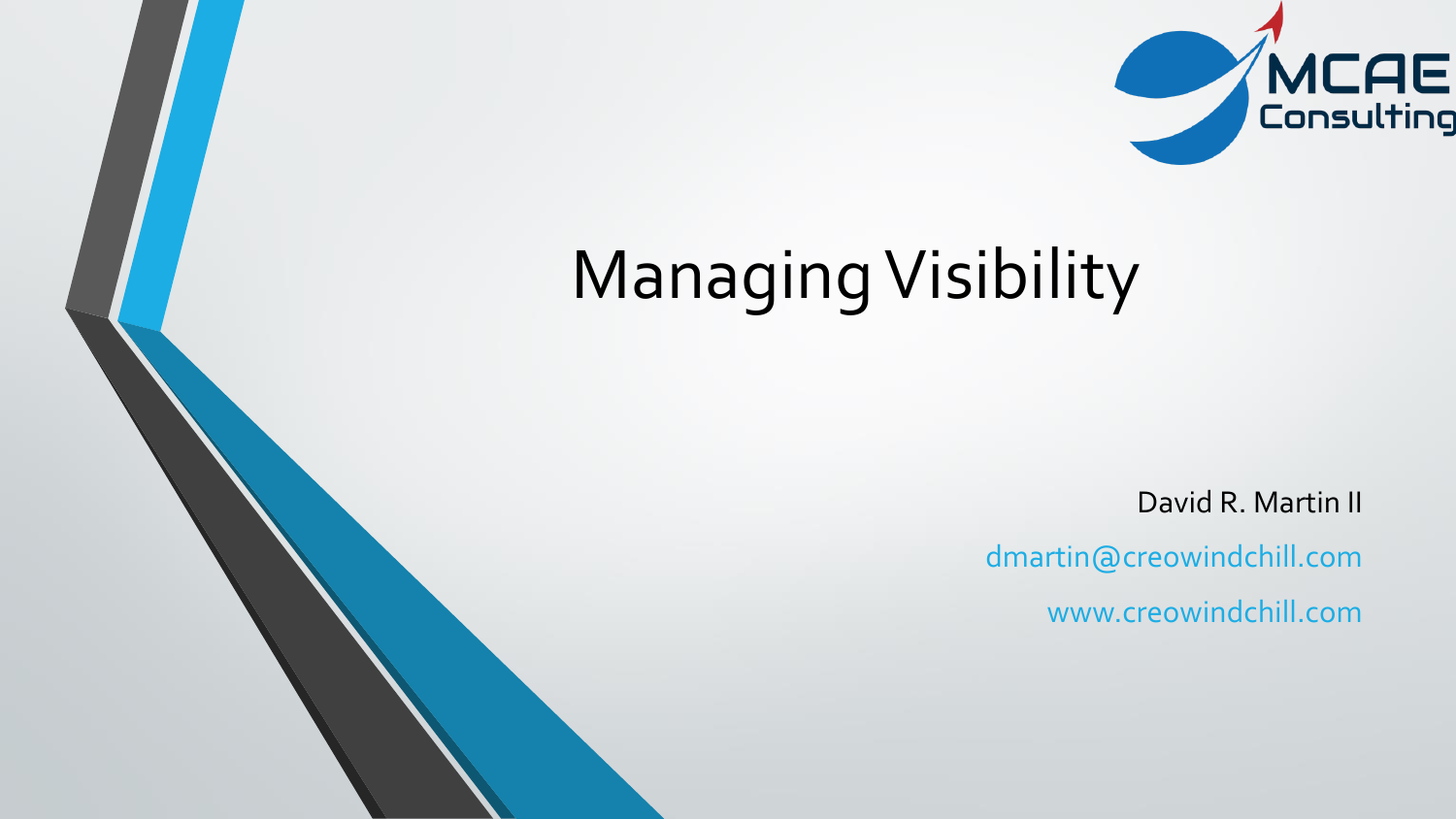## View Manager

- **Capabilities** 
	- Saved Views (Orient tab)
	- Simplified Reps
	- Explode States
	- Cross Sections
	- Style States
	- Appearance States
	- Layer States
	- Combined States (All tab)
- Access from:
	- **Manage Views** icon
	- In Graphics Toolbar





|                      |                 |                        | <b>View Manager</b> |              | x      |  |
|----------------------|-----------------|------------------------|---------------------|--------------|--------|--|
| Simp Rep             |                 | Style                  | Sections            |              | Layers |  |
|                      | Explode         | Orient                 | Appearance          |              | ΑII    |  |
| New                  |                 | Edit                   | <b>O</b> Options    |              |        |  |
|                      |                 | <b>Names</b>           | <b>Tab Display</b>  | Publish      |        |  |
| 동                    | Mbd0_Default    |                        | ✓                   | ✓            |        |  |
| 동                    | Mbd1_Site_Map   |                        | ✓                   | ✓            |        |  |
| 동                    | Mbd2_Titles     |                        | ✓                   | $\checkmark$ |        |  |
| Ŧ.                   | Mbd3_Properties |                        | ✓                   | ✓            |        |  |
| 동                    | Mbd4_Notes      |                        | ▽                   | ✓            |        |  |
| 동<br>Mbd5_Set_Datums |                 | ✓                      | ▽                   |              |        |  |
| 동<br>Mbd6_Parts_List |                 | ✓                      | ▽                   |              |        |  |
| 동                    | Mbd7_A          |                        | $\checkmark$        | ✓            |        |  |
| 두                    | Default All *   |                        | $\checkmark$        | $\checkmark$ |        |  |
|                      |                 |                        |                     |              |        |  |
| ✓                    |                 | Display combined views |                     |              |        |  |
|                      |                 |                        |                     |              | Close  |  |

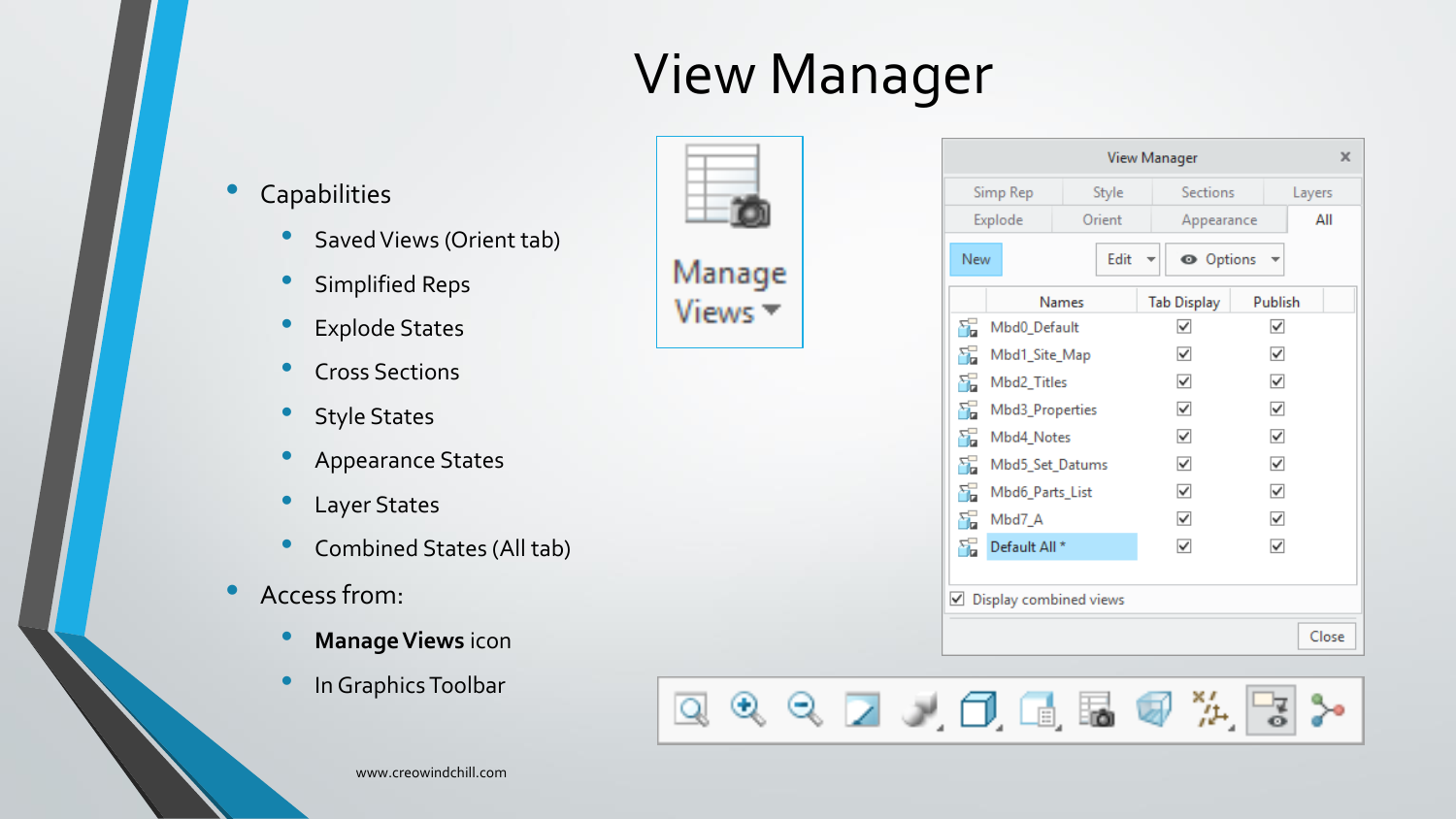## Saved Views

- Captures position, orientation (rotation), and zoom of model.
- Can be defined by:
	- Orient by reference: geometry faces the side of the computer screen you specify.
	- Dynamic Orient.
	- Current spin / pan / zoom position.
- Can be created from:
	- In-Graphics Toolbar <sup>&</sup>gt; **SavedViews** icon > **Reorient.**
	- **View Manager** > **Orient** tab.

| <b>View Manager</b>         |                        |        |  |  |  |  |
|-----------------------------|------------------------|--------|--|--|--|--|
| Simp Rep                    | <b>Sections</b>        | Layers |  |  |  |  |
| Orient                      | Appearance             | All    |  |  |  |  |
| New                         | O Options<br>Edit<br>▼ |        |  |  |  |  |
| <b>Names</b>                |                        |        |  |  |  |  |
| <b>Standard Orientation</b> |                        |        |  |  |  |  |
| → Default Orientation       |                        |        |  |  |  |  |
| <b>Back</b>                 |                        |        |  |  |  |  |
| <b>Bottom</b>               |                        |        |  |  |  |  |
| Front                       |                        |        |  |  |  |  |
| Left                        |                        |        |  |  |  |  |
| Mbd0_Default                |                        |        |  |  |  |  |
| Mbd1_Site_Map               |                        |        |  |  |  |  |
| Mbd2_Titles                 |                        |        |  |  |  |  |
| Mhd3 Properties             |                        |        |  |  |  |  |
|                             |                        | Close  |  |  |  |  |



| View                                             | x                        |
|--------------------------------------------------|--------------------------|
| View Name:   ISO<br><b>El Saved Orientations</b> |                          |
| Orientation<br>Perspective                       |                          |
| Type: Orient by reference                        | $\overline{\mathbf{v}}$  |
| Reference One: Front                             | ÷                        |
| V                                                |                          |
| Reference Two:<br>Top                            | $\overline{\phantom{a}}$ |
| Default                                          |                          |
|                                                  |                          |
| OK<br>Cancel<br>Reset                            |                          |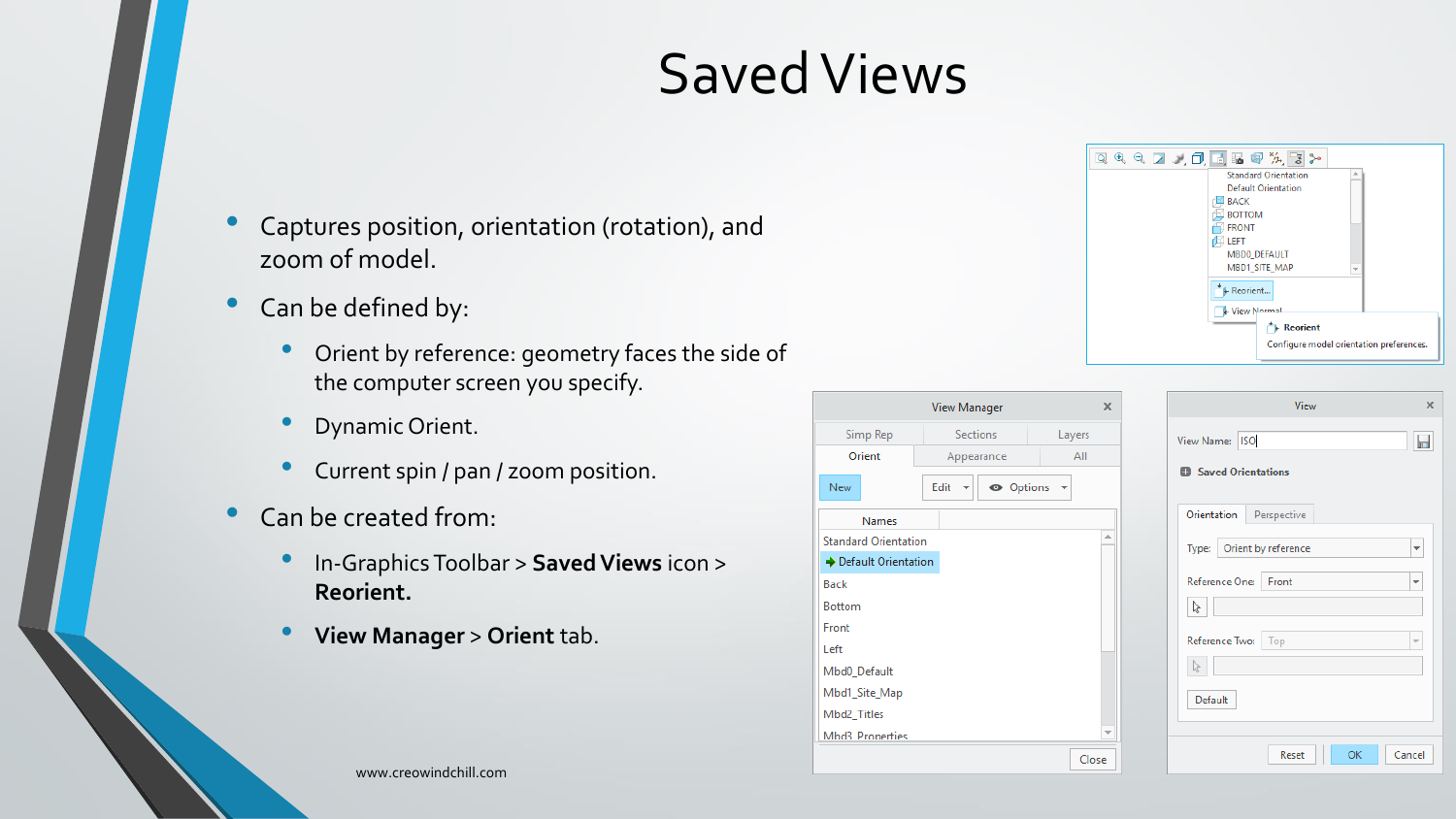## Simplified Reps

- Simplified Representations are Creo Parametric's primary Large Assembly Management (LAM) tool.
- They allow you to control the amount of detail you bring into your computer's RAM when working on a model.
- Master Rep brings in all detail for your components.
- Creo Parametric 3.0 and earlier: Reps include Geometry, Graphics, Lightweight Graphics, and Symbolic.
- Creo Parametric 4.0 and later: Automatic Rep introduced.
- Users can create custom representations.
- Be sure to use **Erase Not Displayed** after switching between Reps!



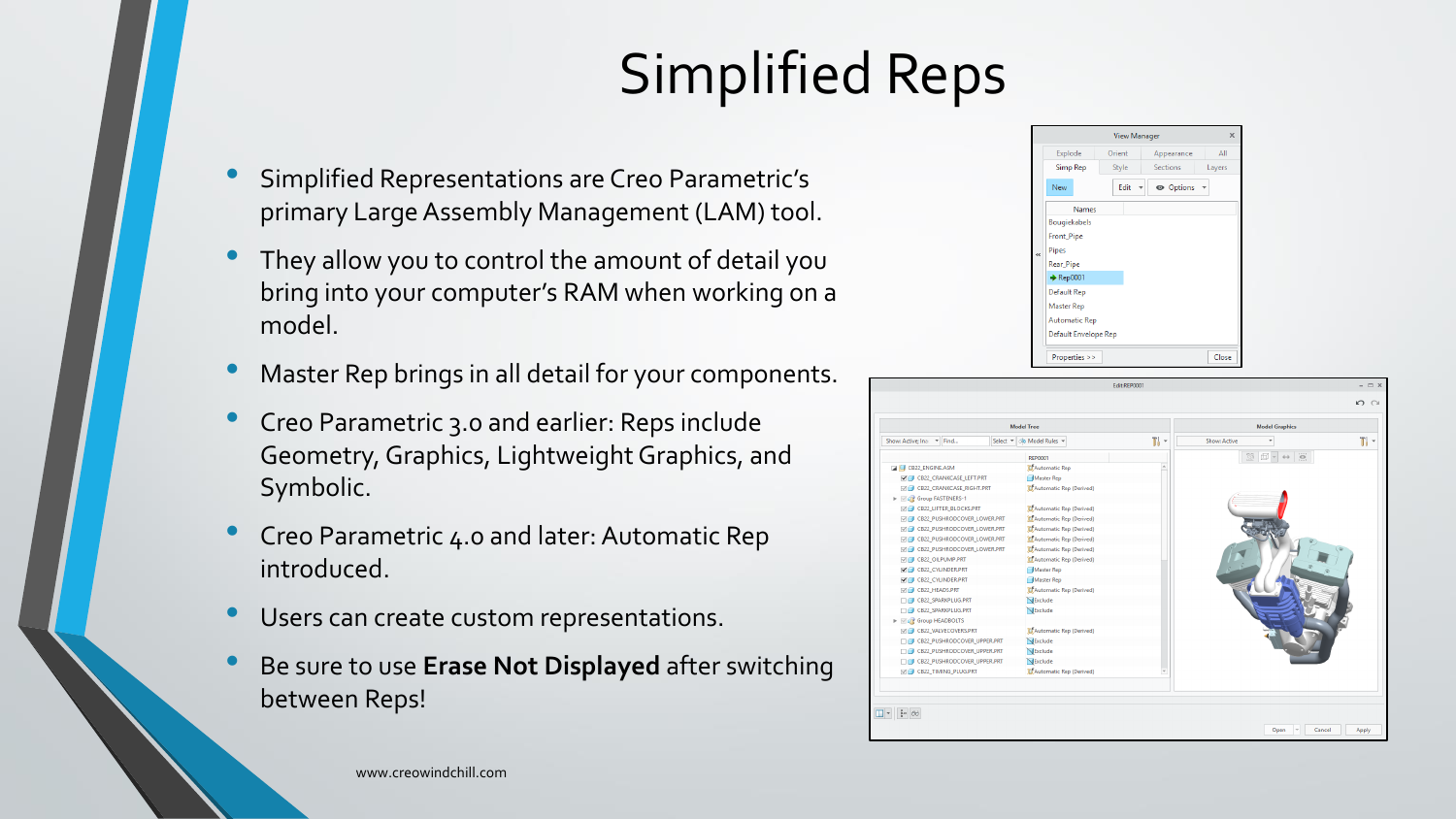## Cross Sections

- Cross Sections can be created in models and used in 2D drawings and Combination States for Model Based Definition.
- **Section** command on Model- and View- tabs:
	- Planar
	- X, Y, or Z direction
	- **Offset Section**
	- Zone
- Options include:
	- Capping surface and color
	- Hatching
	- 2D Viewer
	- Interference
- Manage from Model Tree and View Manager.

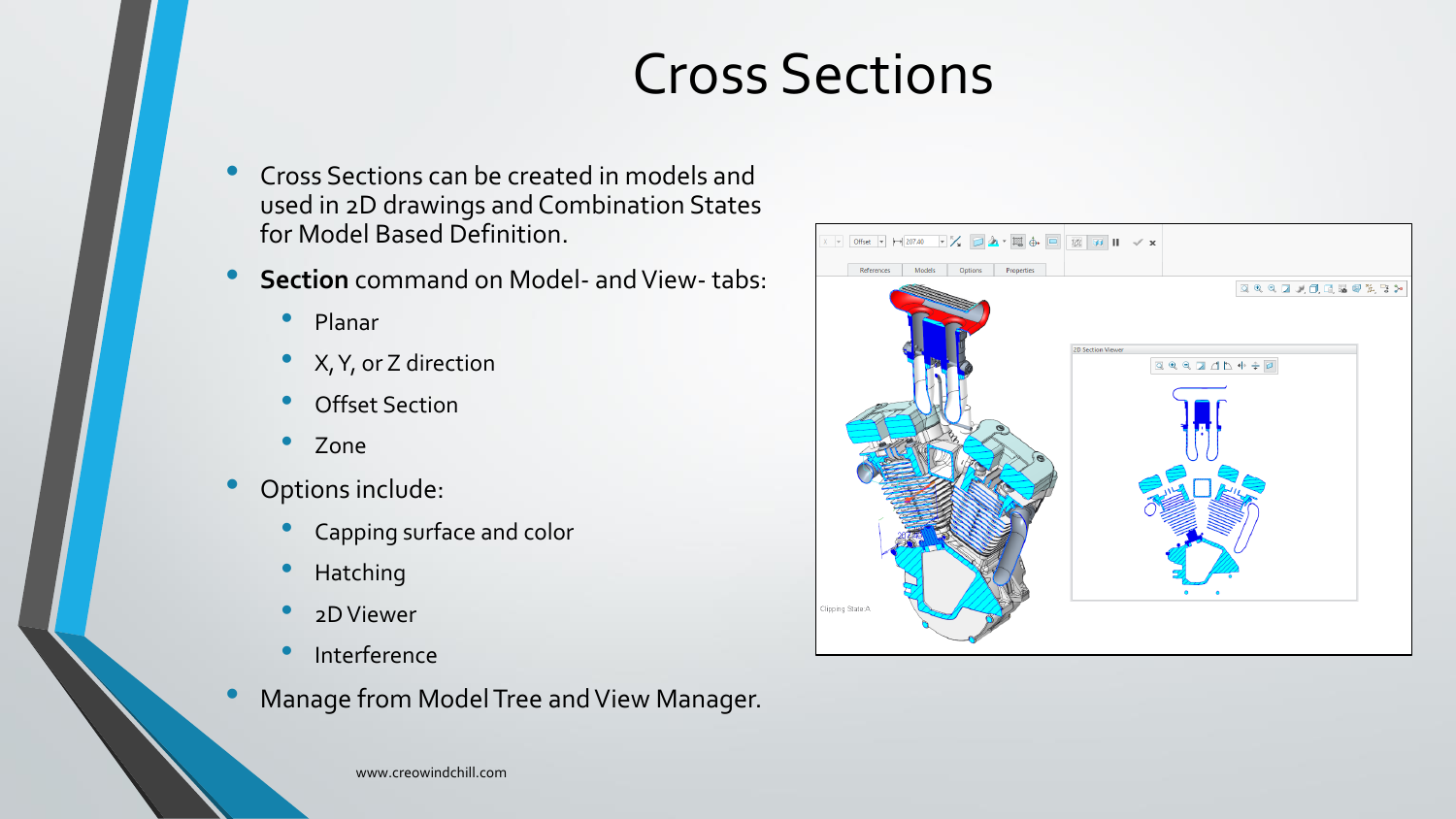## Explode States

- Explode States show components spaced apart to provide insight into the assembly process.
- Create and manage from the **View Manager > Explode** tab.
- Right click on an Explode State and select **Edit Position**.
- Options include:
	- Translate or rotate multiple components.
	- Change direction Motion Reference.
	- Copy Position, define Motion Increments and Move with Children.
	- **Explode Lines.**
- Explode States can be used in Model Based Definition (MBD), 2D Drawings, and Creo View.

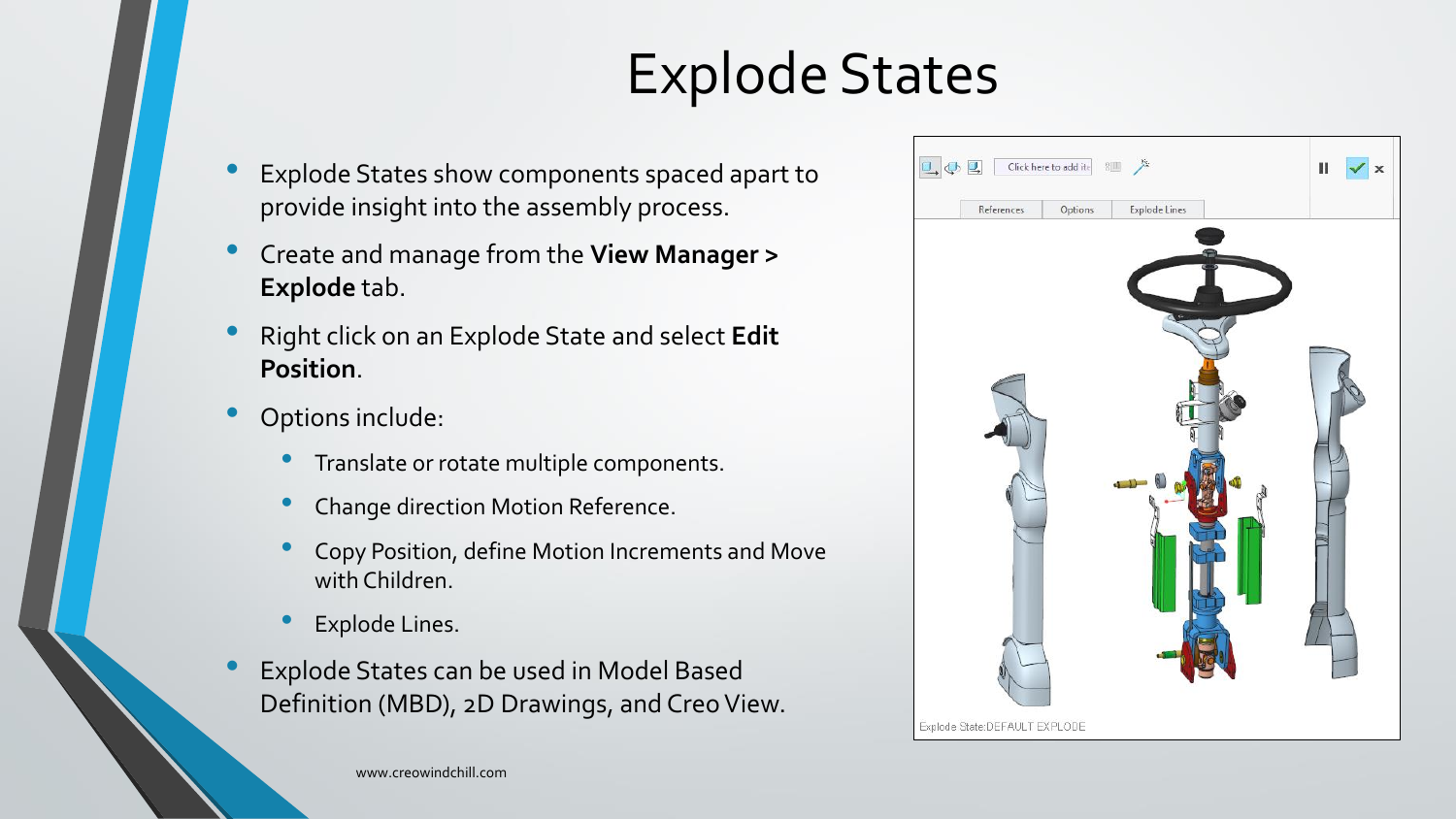### Appearance States

| ■ DBHの· o · # 9 0 + 3 BB · 2 8 Q ·<br>$-$ b $\times$<br>V10 Mill (Activer ) Dred Parametric<br>$\circ \circ \cdot \bullet$<br>Annotate Manikin Tools View Framework Applications<br>Analysis                                                                                                                                                                                                                                                                                                                                                                                                                                                                                                                                                                                                                                                                                                                                                                       | View Manager<br>$\times$                               |
|--------------------------------------------------------------------------------------------------------------------------------------------------------------------------------------------------------------------------------------------------------------------------------------------------------------------------------------------------------------------------------------------------------------------------------------------------------------------------------------------------------------------------------------------------------------------------------------------------------------------------------------------------------------------------------------------------------------------------------------------------------------------------------------------------------------------------------------------------------------------------------------------------------------------------------------------------------------------|--------------------------------------------------------|
| $\frac{0}{e}$<br>$\begin{array}{cc} \frac{\partial}{\partial t} \Theta & \lim_{\varepsilon \to 0} \lim_{\varepsilon \to 0} \frac{\partial}{\partial t} \lim_{\varepsilon \to 0} \partial \theta \mathrm{ind}\, \mathrm{fatter} \\ \end{array}$<br><b>ILE Create</b><br>[] Parameters<br>E <sup>d</sup> Exploded View<br>予<br>$\Box$<br>$,$ Any<br><b>D</b> direct<br>Patte - In Copy Geometry<br>" Point -<br>Estrude<br>frill Toggle Statu<br>Se Switch Dimensions<br>Sketch<br>Display Perspective Component Publish Family<br>Style * View Method Geometry Table da Relations<br>Drag<br>Pierre<br>$\frac{\text{P}}{\text{w}}$<br>Reponente X Dalais - 194 Shristoscap<br>Assemble<br>Manage Section<br>Appearances<br>v IC Minur Component Components<br>L. Coordinate System<br>C Edit Position Style *<br>do Revolve<br>Component *<br>Cut & Surface = Modifiers *<br>Investigate<br>Model Display *<br>Model Intent<br>Operations*<br>Get Data =<br>Datum + | Simp Rep<br>Style<br>Sections<br>Layers                |
| 日ミミコス氏は当年次日外<br>View Manager<br>Serie Rap<br>Style<br>Sections<br>1 Earnest                                                                                                                                                                                                                                                                                                                                                                                                                                                                                                                                                                                                                                                                                                                                                                                                                                                                                        | Orient<br>All<br>Explode<br>Appearance                 |
| Explode<br>Appearance<br>Edit = @ Options =<br>Names<br><b>Blue</b>                                                                                                                                                                                                                                                                                                                                                                                                                                                                                                                                                                                                                                                                                                                                                                                                                                                                                                | O Options v<br>Edit<br>New<br>$\overline{\phantom{a}}$ |
| $+2$<br>Master Appearance<br>Default Appearance                                                                                                                                                                                                                                                                                                                                                                                                                                                                                                                                                                                                                                                                                                                                                                                                                                                                                                                    | Names                                                  |
|                                                                                                                                                                                                                                                                                                                                                                                                                                                                                                                                                                                                                                                                                                                                                                                                                                                                                                                                                                    | Master Appearance                                      |
| Close                                                                                                                                                                                                                                                                                                                                                                                                                                                                                                                                                                                                                                                                                                                                                                                                                                                                                                                                                              | $\blacktriangleright$ Default Appearance               |
|                                                                                                                                                                                                                                                                                                                                                                                                                                                                                                                                                                                                                                                                                                                                                                                                                                                                                                                                                                    |                                                        |
| Appearance State RED<br>Simp Rep.Automatic Rep                                                                                                                                                                                                                                                                                                                                                                                                                                                                                                                                                                                                                                                                                                                                                                                                                                                                                                                     |                                                        |
| $\mathcal{S}$ $\mathbb{A}$ $\in$ $\mathcal{D}$<br>$\left  \cdot \mu \right $<br>Geometry                                                                                                                                                                                                                                                                                                                                                                                                                                                                                                                                                                                                                                                                                                                                                                                                                                                                           | Close                                                  |
| <b>JEBROHNESODO</b><br>$R^3 \sim 44$ M $\pm 0.01$ $(159 \text{ PM})$<br>D Type here to search                                                                                                                                                                                                                                                                                                                                                                                                                                                                                                                                                                                                                                                                                                                                                                                                                                                                      |                                                        |

- Appearance States allow you to apply and manage multiple appearances (colors, transparencies, textures, etc.) applied to surfaces, parts, and components in a model.
- Can be defined in parts and assemblies.
- Added in Creo Parametric 4.0.
- Models come with:
	- Master Appearance: can't be changed. No appearances applied.
	- Default Appearance: how model is retrieved.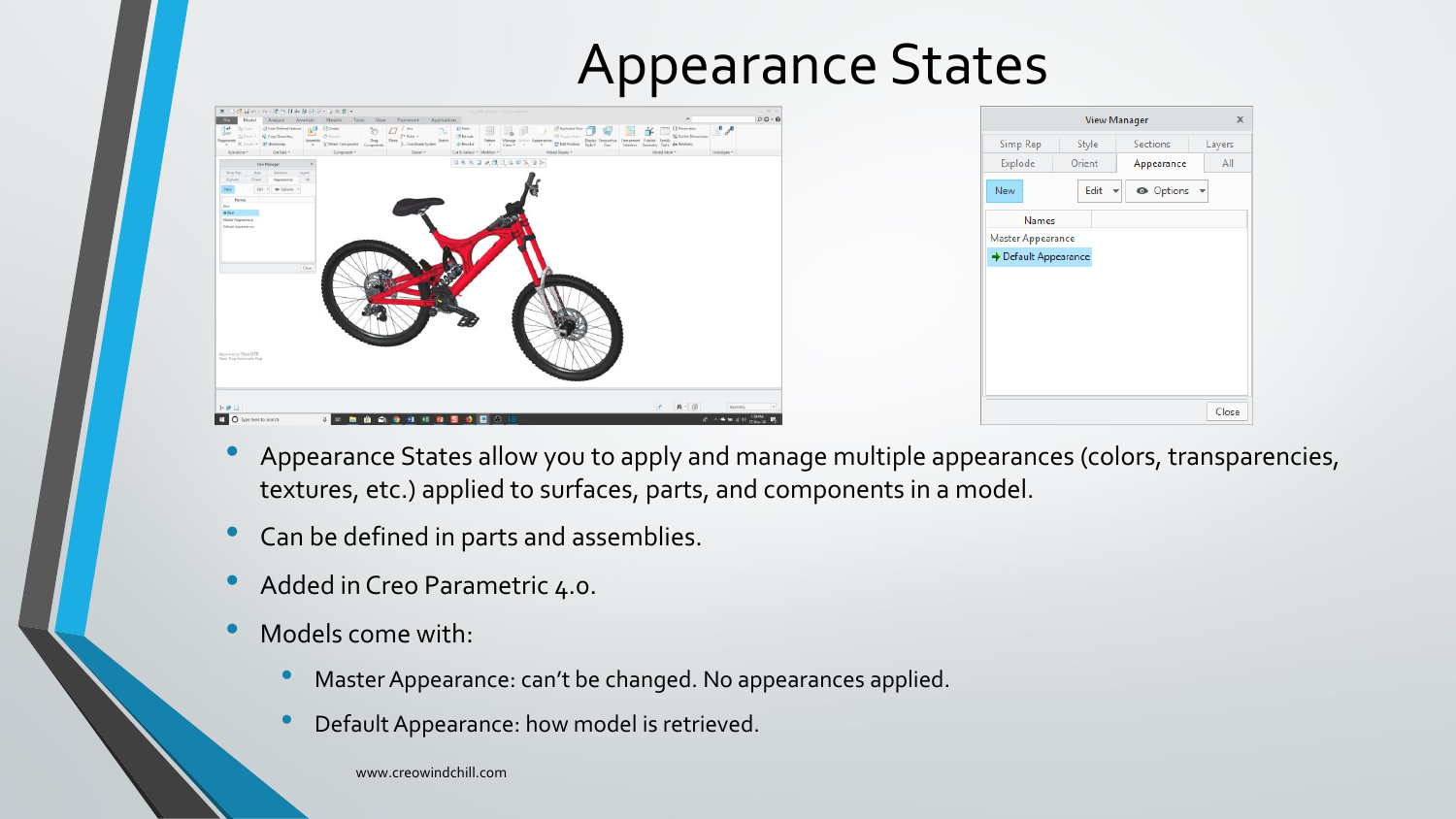## Style States

Manage Views  $\overline{\phantom{a}}$ 

- Style States allow you to apply different Display Styles to components in an assembly:
	- Wireframe
	- Shaded
	- **Transparent**
	- Hidden Line
	- No Hidden
	- User Defined (Style State from a subassembly)
- **Process** 
	- Select components
	- **Model** tab > **Model Display** overflow menu > **Component Display Style** fly-out > select desired display mode.
	- Click **View Manager** icon > **Style** tab.
	- RMB **Save.**



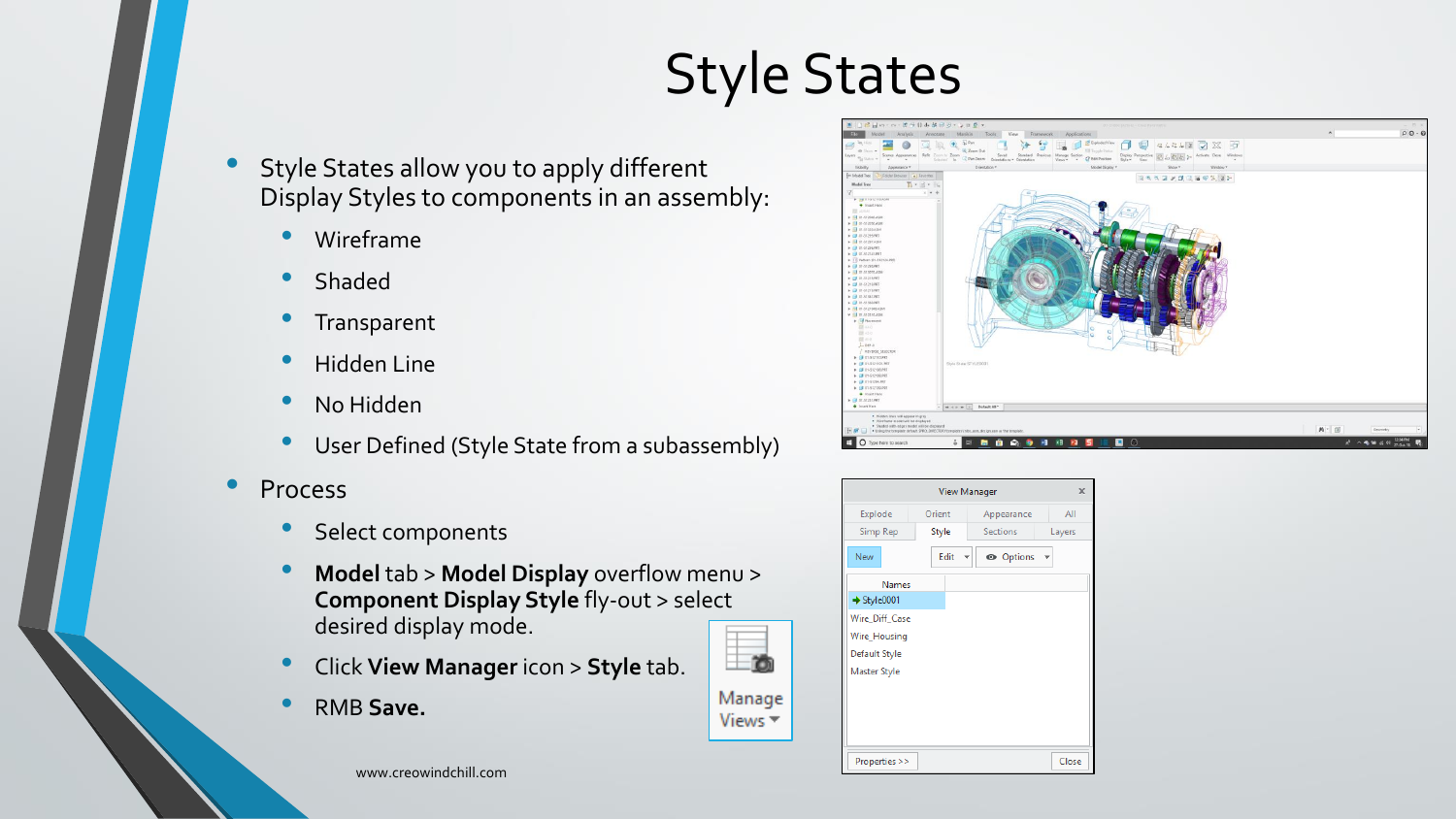## Combination States

- Consist of any or all of:
	- Saved View
	- Simplified Rep
	- Cross Section
	- **Explode State**
	- Appearance State
	- **Style State**
- Created and managed from **All** tab in View Manager dialog box.
- Can also be created from **Annotate** tab.
- Used in Model Based Definition (MBD).
- Can be used to create drawing views.
- Published to Creo View.

|            |                                        |        | <b>View Manager</b>                          |                              | $\boldsymbol{\times}$ | <b>ASSEMBLE</b>                                 |
|------------|----------------------------------------|--------|----------------------------------------------|------------------------------|-----------------------|-------------------------------------------------|
|            | Simp Rep                               | Style  | <b>Sections</b>                              |                              | Layers                | Orientation:<br><b>Iso</b>                      |
|            | Explode                                | Orient | Appearance                                   |                              | All                   | Assemble<br>Simplified representation:          |
| <b>New</b> |                                        | Edit   | <b>O</b> Options<br>$\overline{\phantom{a}}$ | $\overline{\mathbf{v}}$      |                       | Assemble<br>Style:                              |
|            | <b>Names</b>                           |        | <b>Tab Display</b>                           | Publish                      |                       | B<br>Cross section:<br>$\overline{\phantom{a}}$ |
| 동          | Mbd0_Default                           |        | $\checkmark$                                 | $\checkmark$                 |                       | Visible cross sections                          |
| 동<br>동     | Mbd1_Site_Map<br>Mbd2_Titles           |        | $\overline{\checkmark}$<br>$\checkmark$      | $\checkmark$<br>$\checkmark$ |                       | Exclude clipped components                      |
| 동          | Mbd3_Properties                        |        | ⊽                                            | $\checkmark$                 |                       | Assemble<br>Explode:                            |
| 동          | Mbd4_Notes                             |        | $\blacktriangledown$                         | $\checkmark$                 |                       | $\vee$ Show exploded<br>Assemble                |
| 晶<br>도     | Mbd5_Set_Datums                        |        | ✓<br>$\blacktriangledown$                    | $\checkmark$<br>$\checkmark$ |                       | Appearance:                                     |
| 동          | Mbd6_Parts_List<br>Mbd7 A              |        | ▽                                            | $\checkmark$                 |                       | No Layer State<br>Layers:<br>Visibility:        |
| 도          | Default All*                           |        | $\blacktriangledown$                         | $\checkmark$                 |                       | ☑<br>Annotations                                |
|            | $\triangledown$ Display combined views |        |                                              |                              |                       | Supplemental Geometry                           |
|            |                                        |        |                                              |                              | Close                 | OK<br>Preview                                   |

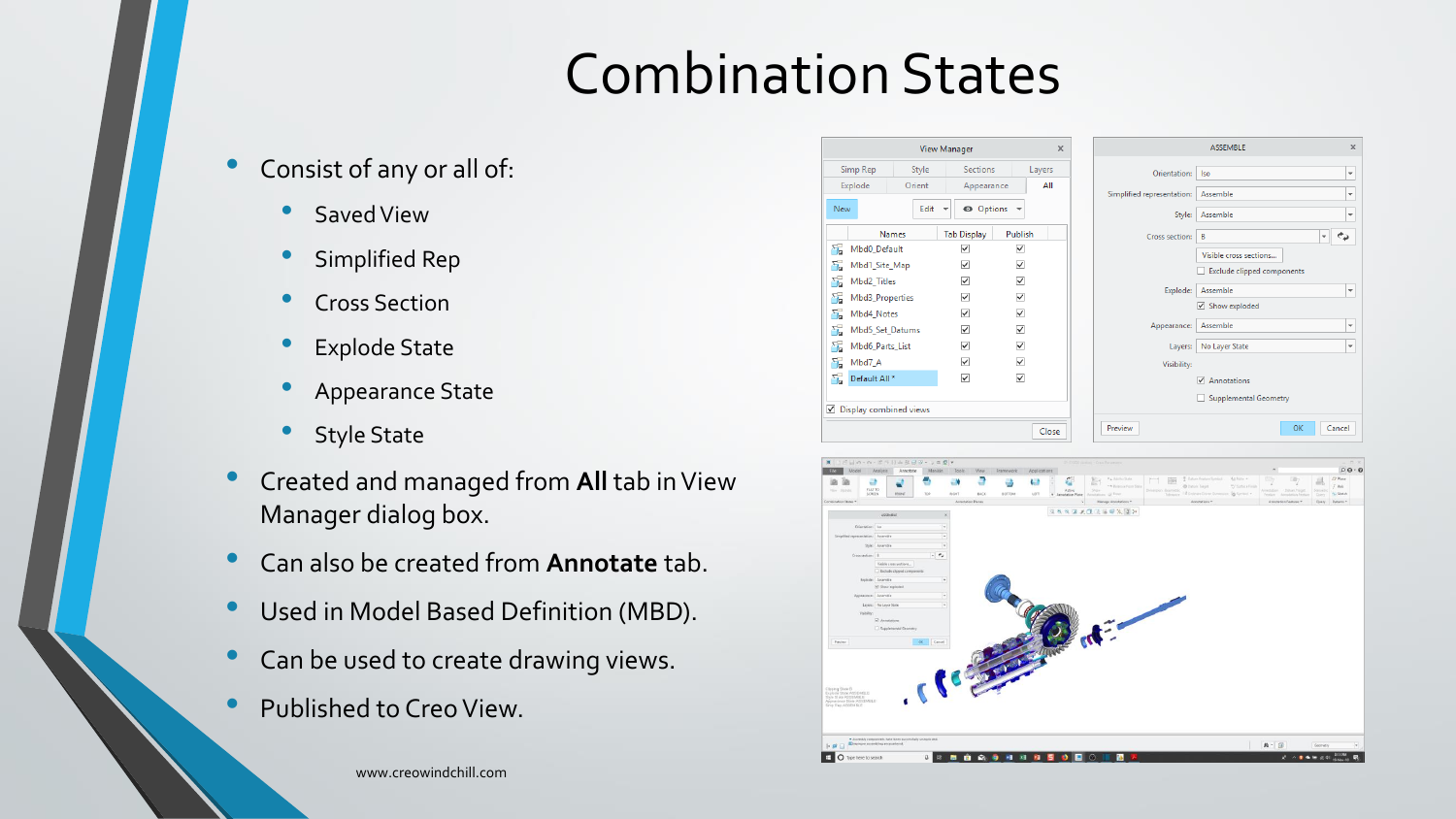#### eBooks available on Amazon Free to read with Kindle Unlimited